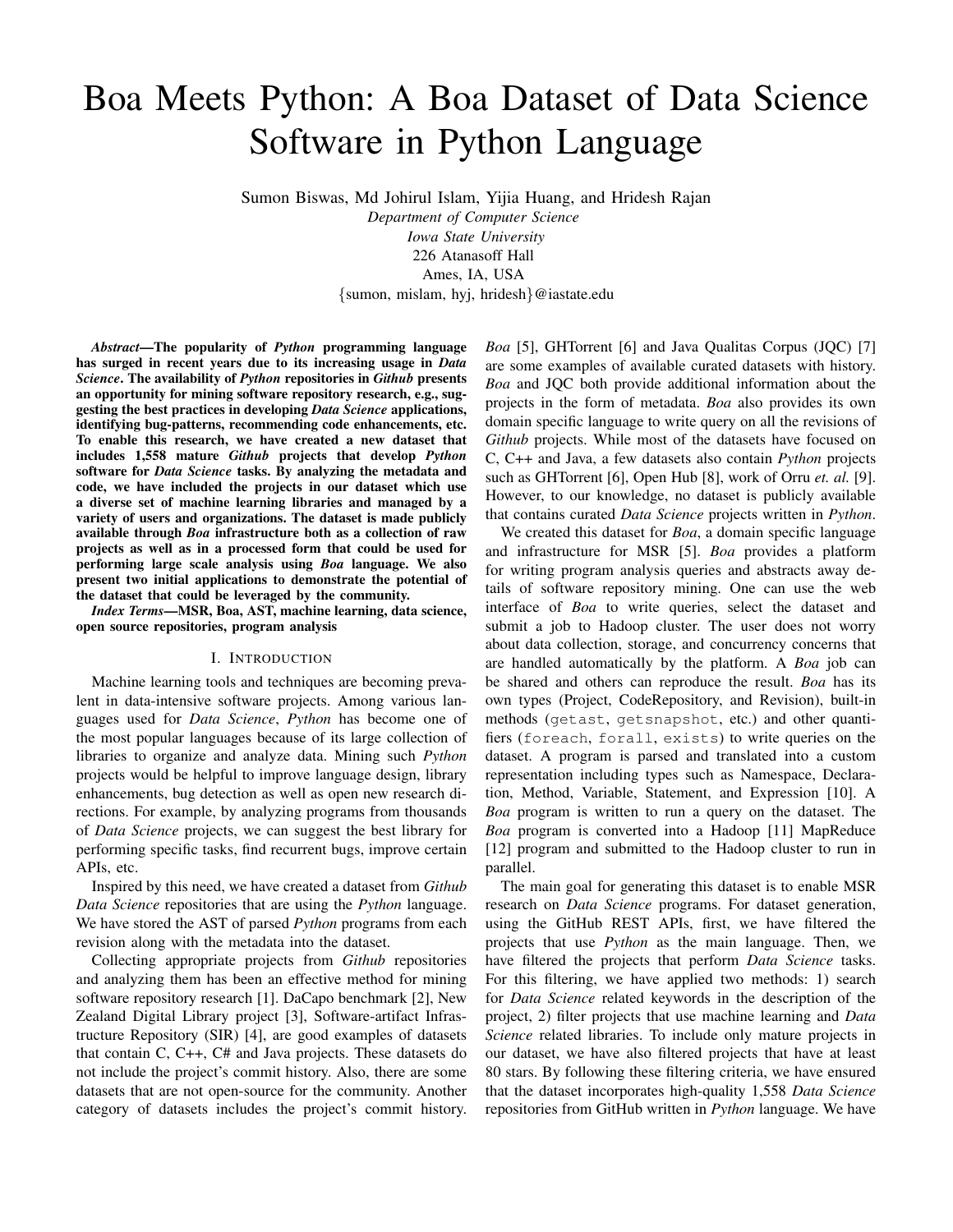also extended the data schema used by *Boa* infrastructure, originally designed for Java-like languages, to support *Python* and written data conversion tools to convert raw data into the Hadoop sequence file format used by *Boa* to facilitate scalable queries.

To our knowledge, this is the first dataset that includes *Data Science* projects written in *Python*. Machine learning packages and APIs are changing very rapidly to introduce new features and enhance existing ones. *Python* is also a very wellmaintained language that is evolving quickly. Our dataset will help researchers to study the state-of-software-engineeringpractice followed in open source *Data Science* projects.

The key contributions of the paper are:

- 1) A large dataset for analyzing *Python Data Science* projects that contains 1,558 *Github* open-source projects with 4,977,680 revisions of *Python* files.
- 2) A data schema for efficiently storing this data in Hadoop sequence file in order to make it memory efficient and parallelly accessible.
- 3) Dataset is publicly available on *Boa* web-based infrastructure [5]. One can write MSR queries using the *Boa* language and submit the job to Hadoop cluster for further processing.

# II. METHODOLOGY

# *A. Data Source*

We have collected our dataset from *Github*. Source code in *Github* is organized into repositories, branches and commits, which allows retrieving every revision of a program. Besides source code, *Github* also provides metadata about the project such as developer information, commit date, commit log, etc. that help to answer a larger set of research questions. We have filtered repositories, as discussed below, to create the dataset suitable for further research on MSR for *Data Science* software.

# *B. Data Collection and Preprocessing*

*Github* provides several REST APIs to search and collect metadata and source code. An overview of the repository selection and filtering procedure is shown in Figure 1. Using the APIs, first we collect all the repositories having *Python* as the main language and having more than one *star*. To bookmark and follow new updates of a project, *Github* users *'star'* a project. Following several prior works in this area, we have also used the number of *star*s as the indication of matured and popular project. For each project, we have collected the metadata and other API URLs for the repository in the form of a JSON file. By following this method, we have collected JSON files for 343,607 *Github* projects. These projects are original (not forked from another project), use *Python* as the primary language and have more than one *star*.

The next step is to identify mature *Data Science* projects. To filter the *Data Science* projects, we have followed two methods. First, we have filtered the projects having *Data Science* related keywords such as machine learning, deep learning, neural network, image processing, artificial intelligence, etc. in



Fig. 1. Repository selection process and criteria

the *Github* description of each repository. However, keyword search with a wide list of keywords in the description has the possibility to be imprecise. Therefore, we undertake a second strategy. We filter the projects that use machine learning libraries such as Tensorflow, Keras, Theano, etc. To include high-quality projects in the dataset, we have removed projects having less than 80 stars. Finally, we have collected JSON files for 1,558 projects. These JSON files are the input to our dataset generation process.

# *C. Data Generation*

For each chosen *Github* repository, the data generation starts with caching all the metadata and cloning the repository locally. The *Python* parser, implemented in Java, is used to parse the source code retrieved by *JGit* from the local repository into AST data. Then, we utilized data writers generated by the Protocol Buffers compiler to convert the AST data into *SequenceFile*s. Protocol Buffer is an extensible mechanism developed by Google for serializing structured data fast compared to other formats like XML. The *SequenceFile* stores data in a special format similar to map which stores key-value pairs. In this case, key is the project and value is the binary representation of Protocol Buffer message. Finally, the generated *SequenceFile* is transferred to Hadoop Cluster and is made accessible to *Boa* queries.

# *D. Mapping Python AST to Boa AST*

We traverse each revision of a *Python* file and parse it with the appropriate parser. While parsing, we identify the *Python* version used in the program and attach a version tag with each file. Two different parsers have been used to parse *Python 2* and *Python 3* files. The next step is to convert *Python* AST to predefined *Boa* AST format. *Boa* AST format is defined in a flexible way so that it can incorporate most of the AST nodes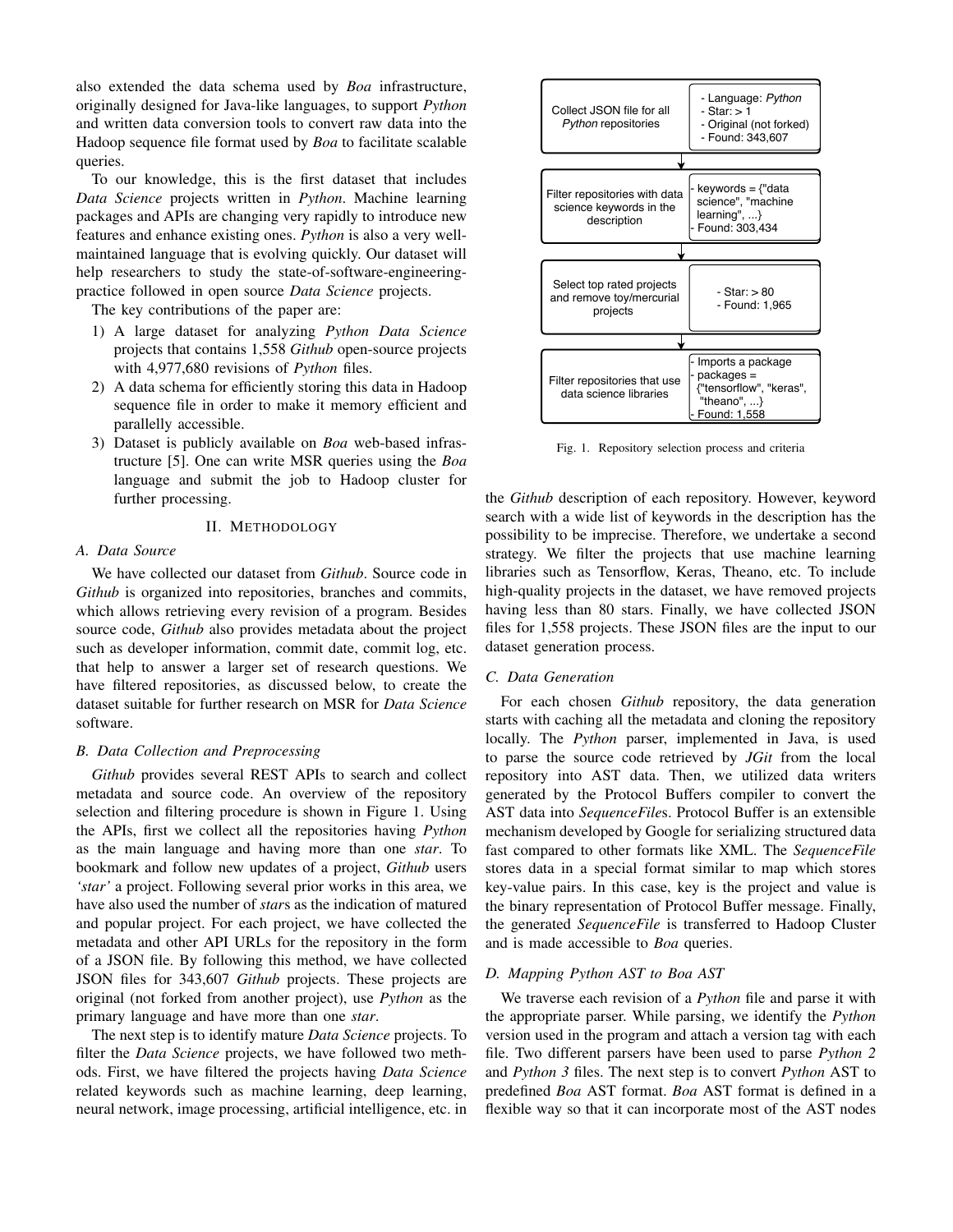from different languages. However, *Python* has some different language features such as *lambda* statement, *with* statement. As a result, we had to add a few new AST nodes and change few existing structure of *Boa* schema. For example, in *Python*, a function can be defined inside a function. To achieve that, we modified the *Method* node in *Boa* so that it can hold *Method*s recursively.

#### *E. Data Storage*

The storage strategy is the same as other dataset storage mechanism in *Boa*. The *SequenceFile* data is populated into a distributed database called HBase tables [11]. HBase is provided by Hadoop which is an open source implementation of Google's Bigtable [13]. From these tables, another data structure *MapFile* is generated which generates an index file. These generated files and HBase tables are the input to the dataset mining queries.

# III. DATA DESCRIPTION

# *A. Metrics*

The dataset contains 1,558 repositories developed by 9,839 developers. The projects are owned by both organizations and individual users. Some of the top rated projects are Tensorflow Models, Keras, Scikit-learn, Pandas, Spacy, Spotify Luigi, NVIDIA FastPhotoStyle, Theano, etc. The dataset also contains projects that use at least 33 *Data Science* libraries including Pytroch, Caffe, Keras, Tensorflow, XGBoost, NLTK, StatsModels, etc. Table I presents the important metrics of the dataset.

TABLE I METRICS OF THE DATASET

| Metric                         |              |                 | Count     |
|--------------------------------|--------------|-----------------|-----------|
| All repositories               | Owner        | Organization    | 350       |
|                                |              | Individual user | 1,208     |
|                                | <b>Total</b> |                 | 1,558     |
| Developers                     |              |                 | 9.839     |
| <b>Revisions</b>               |              |                 | 557,311   |
| Python files (latest snapshot) |              |                 | 86.321    |
| Python files (all revisions)   |              |                 | 4,977,680 |

# *B. Data Schema*

The dataset is created under the predefined data format of *Boa*. The fields in the dataset for storing metadata about the repository are shown in Table II.

TABLE II DOMAIN-SPECIFIC TYPES FOR STORING REPOSITORY, BASED ON [5]

| <b>Fields</b> | <b>Attributes</b>                          |
|---------------|--------------------------------------------|
| Project       | id, name, created date, code repositories, |
| Repository    | url. kind. revisions                       |
| Revision      | id, log, committer, commit date, files     |
| Person        | username, real name, email                 |
| <b>File</b>   | name, kind                                 |

For storing the parsed AST from the source code, the dataset captures the fields listed in Table III. The top-level node which holds a program file is named *ASTRoot* in *Boa*. The *Namespace* node holds the qualitative path to the file, *Declaration*s and other source code. A class *Declaration* holds the *Python* functions as *Method*s which in turn holds other *Statement*s and *Expression*s. The fields with *kind* attribute are the union of different record structures where *kind* is an enumerated type.

TABLE III DOMAIN-SPECIFIC TYPES FOR SOURCE CODE, BASED ON [5]

| <b>Fields</b>  | <b>Attributes</b>                                |
|----------------|--------------------------------------------------|
| <b>ASTRoot</b> | imports, namespaces                              |
| Namespace      | name, modifiers, declarations                    |
| Declaration    | name, kind, modifiers, parents, fields, methods, |
| Type           | name, kind                                       |
| Method         | name, modifiers, return_type, statements,        |
| Variable       | name, modifiers, initializer, variable_type      |
| Statement      | kind, condition, expression, statements,         |
| Expression     | kind, literal, method, is postfix,               |
| Modifier       | kind, visibility, other,                         |

#### IV. USAGE

#### *A. Boa Web-based Interface*

The dataset can be accessed through *Boa* website [14] to write queries and submit them to *Boa* cluster for execution. A snapshot of this web-based interface is presented in Figure 2. There are three steps to executing *Boa* queries on the *Python* dataset. First, log on to the *Boa* website as a registered user. Then navigate to user menu and choose *Run Examples* from the left panel. Second, write a query under the *Boa Source Code*. If researchers are not familiar with the language, the example *Boa* programs can be utilized by clicking the *Select Examples*. Third, select 2019 February/Python dataset in the drop-down list under *Input Dataset* and run the query.

A client API is also provided to programmatically access the *Boa* infrastructure. This allows researchers to write their own program to submit a *Boa* query, like SQL queries embedded in other languages, and retrieve results back for analysis.

| Eclipse IDE                                                                                                                                            | Run an Example                                                                                                                                                                                                                                                                                                                                                                                           |  |  |
|--------------------------------------------------------------------------------------------------------------------------------------------------------|----------------------------------------------------------------------------------------------------------------------------------------------------------------------------------------------------------------------------------------------------------------------------------------------------------------------------------------------------------------------------------------------------------|--|--|
| Client API                                                                                                                                             | $\ddot{\circ}$<br>-- Select Example --                                                                                                                                                                                                                                                                                                                                                                   |  |  |
| Publications                                                                                                                                           | <b>Boa Source Code</b>                                                                                                                                                                                                                                                                                                                                                                                   |  |  |
| hyj Logged In<br><b>Run Examples</b><br>Job List<br>My Account<br>Log Out<br><b>User Forum</b><br>About                                                | # Count the most used libraries in the dataset<br>$\mathbf{1}$<br>$\mathsf{Z}$<br>$p:$ Project = input:<br>3<br>topimport: output top(10) of string weight int;<br>4<br>5<br>visit(p. visitor {<br># only look at the latest snapshot<br>6<br>$7 -$<br>before $n$ : CodeRepository -> {<br>8<br>$snapshot := getsnapshot(n);$<br>9<br>foreach (i: int; def(snapshot[i]))<br>10<br>$visit(snapshot[i])$ ; |  |  |
| Privacy & Terms<br><b>News</b><br>Nov '18: Boa hits over 1,000                                                                                         | 11<br>stop;<br>12<br>before node: Namespace $\rightarrow$ {<br>$13 -$<br>foreach (i: int; def(node.imports[i])) {<br>$14 -$                                                                                                                                                                                                                                                                              |  |  |
| users!<br>May '18: Our ICSE 2018 paper on<br>collective program analysis                                                                               | 15<br>$import := node imports[i];$<br>16<br>topimport $\ll$ string(import) weight 1;<br>17<br>7<br>18<br>λ                                                                                                                                                                                                                                                                                               |  |  |
| May '18: Our TSE paper on                                                                                                                              | 19<br>$\}$ :                                                                                                                                                                                                                                                                                                                                                                                             |  |  |
| accelerating program analysis<br>May '17: Our ICSE 2017 NIER<br>paper on accelerating program<br>analysis<br>May '17: Our MSR 2017 paper on<br>Candoia | Input Dataset (use the SMALL dataset when testing queries!)<br>2019 February/Python<br>Ó<br>Run Program NOTE: All data submitted to this site is subject to our privacy policy.                                                                                                                                                                                                                          |  |  |

Fig. 2. Boa web-based interface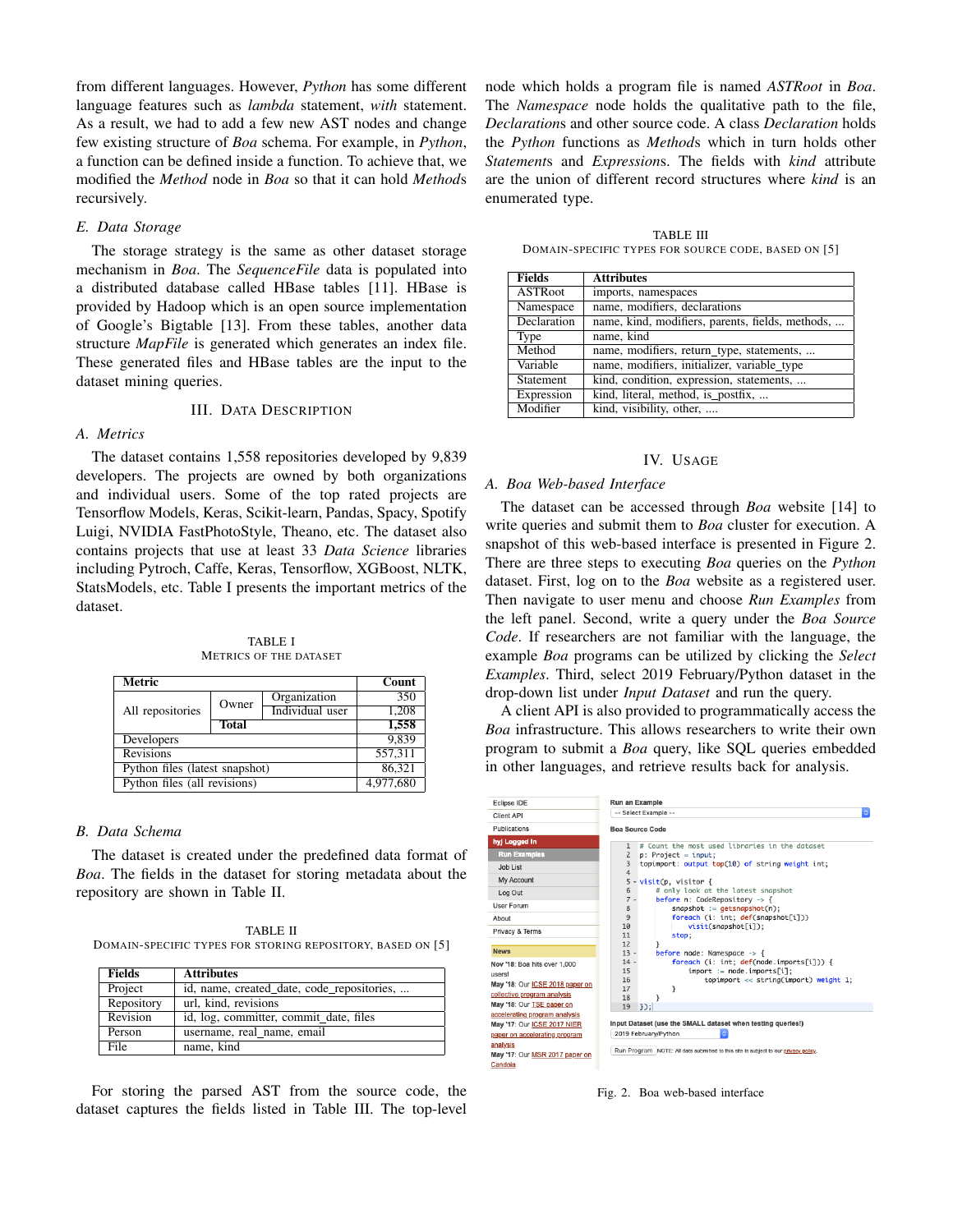# *B. Boa Query and Output*

The *Boa* program presented in Figure 2 is for counting the most used *Data Science* libraries. The *Boa* program contains an input project p and an output aggregator topimport (line 2). A depth-first search (DFS) strategy is implemented in the visit function (line 5) with an input project  $p$  and a specified visitor. Before traversing the whole AST under *CodeRepository* node, the visitor only looks at the latest snapshot (line 8). For each file in the snapshot, the program uses the same visit strategy (line 10) to aggregate different libraries in *Namespace* nodes (lines 13-16). The top aggregator selects the 10 highest weighted results as output.

The submitted *Boa* jobs can be accessed in the left panel under *Job List*. The corresponding job status such as job ID, created time, source code, compile/execution log is provided for a specific job. If the job is finished without any compilation/execution error, the result can be found under *View Job Output* and can be downloaded as text file.

#### *C. Using Dataset without the Web Interface*

The dataset can be accessed outside of the *Boa* infrastructure as well. Our dataset is in the format of Hadoop sequence file that can be read or written using protocol buffer reader/writers. If parallel processing over this dataset is desired, then one would need to use threads or write *MapReduce* [15] tasks from scratch to analyze the data as shown in [5]. Another method to use the dataset outside of *Boa* infrastructure is to get the publicly available *Boa* compiler and run queries on the dataset directly after building the compiler in the target environment. The instructions and resources of this submission can be obtained from [16].

# V. APPLICATIONS

To show the potential of the dataset, we describe the following applications of the dataset.

## *A. Individual vs. Organization*

Our dataset contains 1,558 repositories developed by 9,839 individuals developers. As a first application, we extracted repository metadata from *Github* to get information about the projects. This information is shown in Table I. The owners of the projects are classified into two categories: organization and individual user. Among all the repositories, 350 repositories are managed by organizations such as Google, Microsoft, IBM, DeepMind, OpenAi, etc. and 1,208 repositories are owned by individual developers.

#### *B. API Usage Study*

*Data Science* projects in *Python* heavily use APIs from common libraries, but previous research [17] has shown that programmers often struggle to use API appropriately. Some APIs are meant to be called in a specific sequence, with predefined parameter types, values and guard conditions. Violating these rules will result in a crash, performance degradation or other unwanted output. To identify the misuse of an API, we need to identify the good uses in the first place. Therefore, we have collected top frequent API call sequence patterns from the dataset. In Table IV, we have listed the top 10 frequent method call sequences related to artificial neural network. We manually created a list of neural network related APIs. For each API method  $M$  from the list, we search for frequent temporal sequence of  $k$  API calls where  $M$  is one of the  $k$ API methods. The result in Table IV is shown for  $k = 8$ . These sequence patterns can be leveraged to investigate the violation of the order of these API calls.

TABLE IV TOP 10 API SEQUENCES EXTRACTED FROM THE DATASET.

| <b>API Call Sequences</b>                                  | Count |  |
|------------------------------------------------------------|-------|--|
| add, Activation, add, Dropout, add, Dense, add, Activation |       |  |
| add, Dense, add, Activation, add, Dropout, add, Dense      |       |  |
| Dense, add, Activation, add, Dropout, add, Dense, add      |       |  |
| Conv2d, BatchNorm2d, ReLU, Conv2d, BatchNorm2d,            | 103   |  |
| ReLU, Conv2d, BatchNorm2d                                  |       |  |
| Sequential, Conv2d, BatchNorm2d, ReLU, Conv2d, Batch-      | 99    |  |
| Norm2d, ReLU, Conv2d                                       |       |  |
| BatchNorm2d, ReLU, Conv2d, BatchNorm2d, ReLU,              | 82    |  |
| Conv2d, BatchNorm2d, Lambda                                |       |  |
| Conv2d, BatchNorm2d, ReLU, Conv2d, BatchNorm2d,            | 82    |  |
| Lambda, LambdaReduce, ReLU                                 |       |  |
| LambdaMap, Sequential, Sequential, Conv2d, BatchNorm2d,    | 82    |  |
| ReLU, Conv2d, BatchNorm2d                                  |       |  |
| ReLU, Conv2d, BatchNorm2d, ReLU, Conv2d, Batch-            | 82    |  |
| Norm2d, Lambda, LambdaReduce                               |       |  |
| Sequential, LambdaMap, Sequential, Sequential, Conv2d,     | 82    |  |
| BatchNorm2d, ReLU, Conv2d                                  |       |  |

#### VI. LIMITATIONS

Limitations in our dataset can arise from internal and external threats. One internal threat to our dataset could be that the collected projects are not representative of *Data Science* projects. To alleviate this threat, we have used both keywordbased filtering and the use of machine learning libraries as our filtering criteria. A potential external threat could be the lack of maturity of the projects. We use *star* count of at least 80 as a filtering criteria to select repositories to mitigate this threat. Another external threat could be the trustworthiness of the *Python* grammar that we used to parse the programs. We have used the official ANTLR grammar [18] to alleviate this threat.

#### VII. SUMMARY

Analyzing open source code repositories is a widely used method in software engineering and programming language research. As of this writing, no open source dataset for studying *Data Science* software is available. We created a dataset from *Github* projects that are using *Python*, a popular programming language for *Data Science*. The dataset contains 1,558 highquality projects with 557,311 revisions. The projects in the dataset are mature, owned by a diverse set of users and organizations, and use a large set of machine learning libraries. The dataset has been developed for the *Boa* infrastructure and also available outside of the infrastructure. Finally, we have shown possible research directions to utilize the dataset.